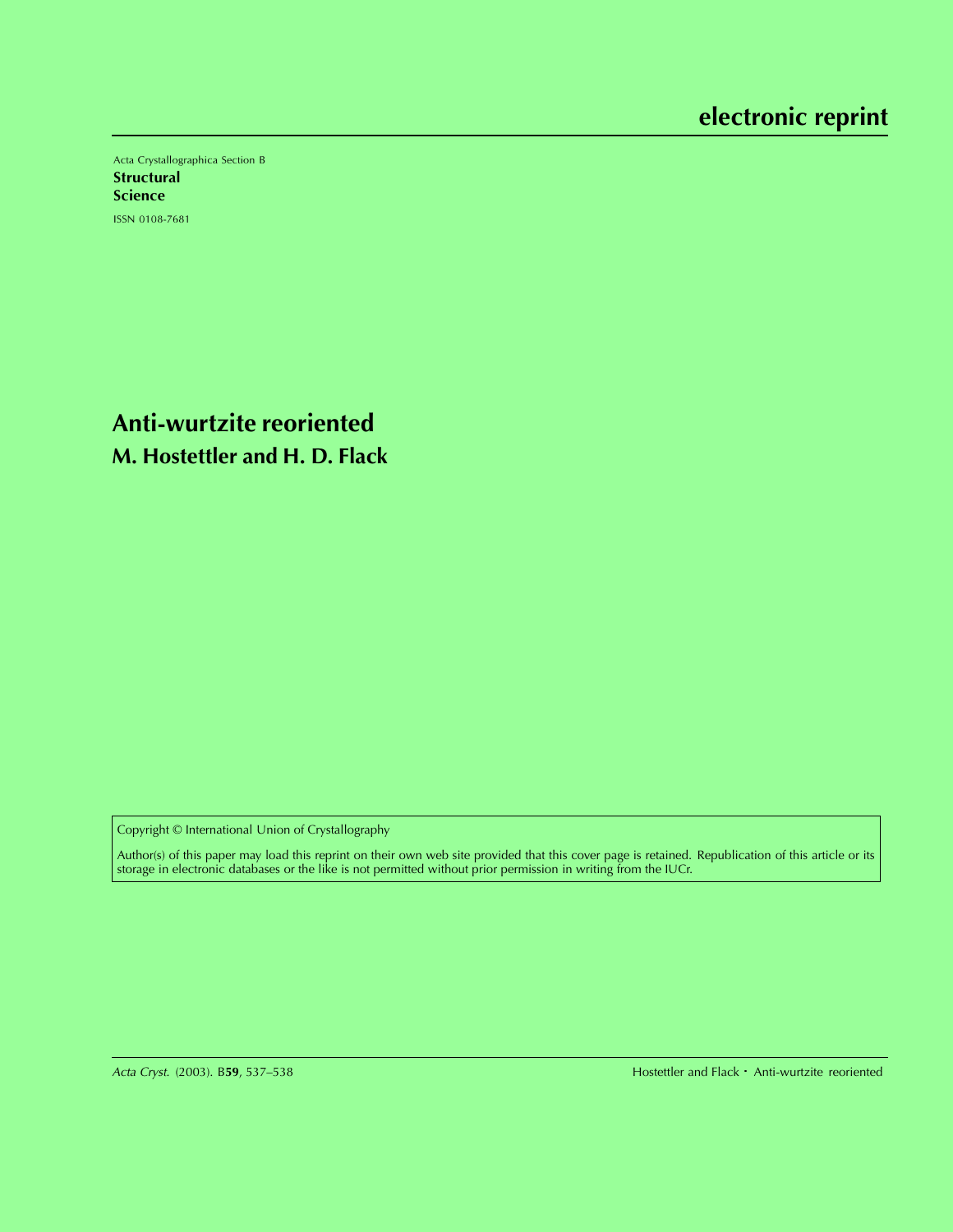Acta Crystallographica Section B **Structural** Science

ISSN 0108-7681

## M. Hostettler<sup>a</sup>t and H. D. Flack<sup>b</sup>\*

<sup>a</sup>Institut de Cristallographie, University of Lausanne, Switzerland, and **b**Laboratoire de Cristallographie, University of Geneva, Switzerland

² Current address: Laboratory of Chemical and Mineralogical Crystallography, University of Bern, Switzerland

Correspondence e-mail: howard.flack@cryst.unige.ch Anti-wurtzite reoriented

Anti-wurtzite and wurtzite are shown to be the same crystal structure despite the claims of a recent paper describing the crystal structure of the mineral rambergite,  $Mn_{1-x}Fe_{x}S$ ,  $x \approx 0.05$ . The anti-wurtzite/ wurtzite confusion is used as an illustration to help clarify the correct general approach to take in the treatment and presentation of achiral non-centrosymmetric crystal structures.

## Received 17 February 2003 Accepted 29 April 2003

## 1. Comment

Eriksson & Kalinowski (2001; hereafter EK) have determined the structure of the mineral rambergite, a hexagonal manganese sulfide of composition  $Mn_{1-x}Fe_xS$ ,  $x \approx 0.05$ , which is found to crystallize in the inverse wurtzite structure, i.e. the wurtzite-type structure but with the opposite absolute configuration, which can be named anti-wurtzite. The quote (in italics) from EK contains one of several deep misunderstandings in their work similar to those chastized by Rogers (1975). The space group of wurtzite and rambergite is  $P6<sub>3</sub>mc$ , which contains roto-inversion operations (i.e. several mirror and glide reflections through various planes), clearly indicating that the crystal structure is achiral. As a consequence, this crystal structure does not occur as a pair of non-superposable enantiomorphs of opposite chirality and the crystal structures of wurtzite and anti-wurtzite may be brought into congruence after an appropriate pure rotation.

EK's study of rambergite provides an illustration of an orientation ambiguity (Le Page et al., 1984; Koch et al., 2002). This may arise when the structure of the crystal being studied is already known and the point symmetry of the crystal structure is lower than that of its lattice. To understand the nature of the orientation ambiguity, compare the crystal structures of the sample and the known model. The comparison needs to be undertaken with the structures oriented so that each axial direction a, b or c in the sample (determined by the chosen indexing of the Bragg diffraction peaks) is respectively parallel to the corresponding one in the model. This orientation

 $©$  2003 International Union of Crystallography

**electronic reprint**

ensures that the lattices of the two structures are parallel but may not lead, as in EK's case, to the two structures being superposable in this fixed orientation. In fact, in EK's case the two crystal structures may be brought into coincidence by applying one of 12 equivalent isometries either to the sample or to the model. Of these 12 isometries it is appropriate to mention a rotation of  $\pi$  about the **a** axis or inversion through a point. Of course, each of these 12 isometries maps the corresponding crystal lattice onto itself. The reorientation of the sample may be achieved by reindexing the diffraction pattern on an alternative reciprocal basis. A further example helps to clarify how orientation ambiguities may arise in practical circumstances. In the refinement of the isotypic crystal structures of  $Nb<sub>3</sub>Si$  and  $Nb<sub>3</sub>As$  in space group  $P4_2/n$  (Nb<sub>3</sub>Si:  $a = 10.22$ ,  $c = 5.19$  Å; Nb<sub>3</sub>As:  $a = 10.29$ ,  $c = 5.20$  Å) working from a list of known coordinates, Waterstrat et al. (1975) found that  $Nb<sub>3</sub>Si$  refined immediately to  $R = 0.032$ , whereas Nb<sub>3</sub>As was fixed at 0.080. The point symmetry of the crystal structure is  $4/m$ , whereas that of the lattice is  $4/mmm$ . A rotation of  $\pi$  about the [1,1,0] direction will map the lattice onto itself but produces the crystal structure in an alternative orientation on this lattice. When the  $Nb<sub>3</sub>As$  diffraction data was reindexed on a rotated reciprocal basis,  $R$  dropped to 0.043. It is important to point out that the isometries that cause orientation ambiguities are identical to those that are capable of inducing twinning by merohedry.

The sets of equivalent twinning or orientation-ambiguity operations are obtained from the coset decomposition of the crystal point